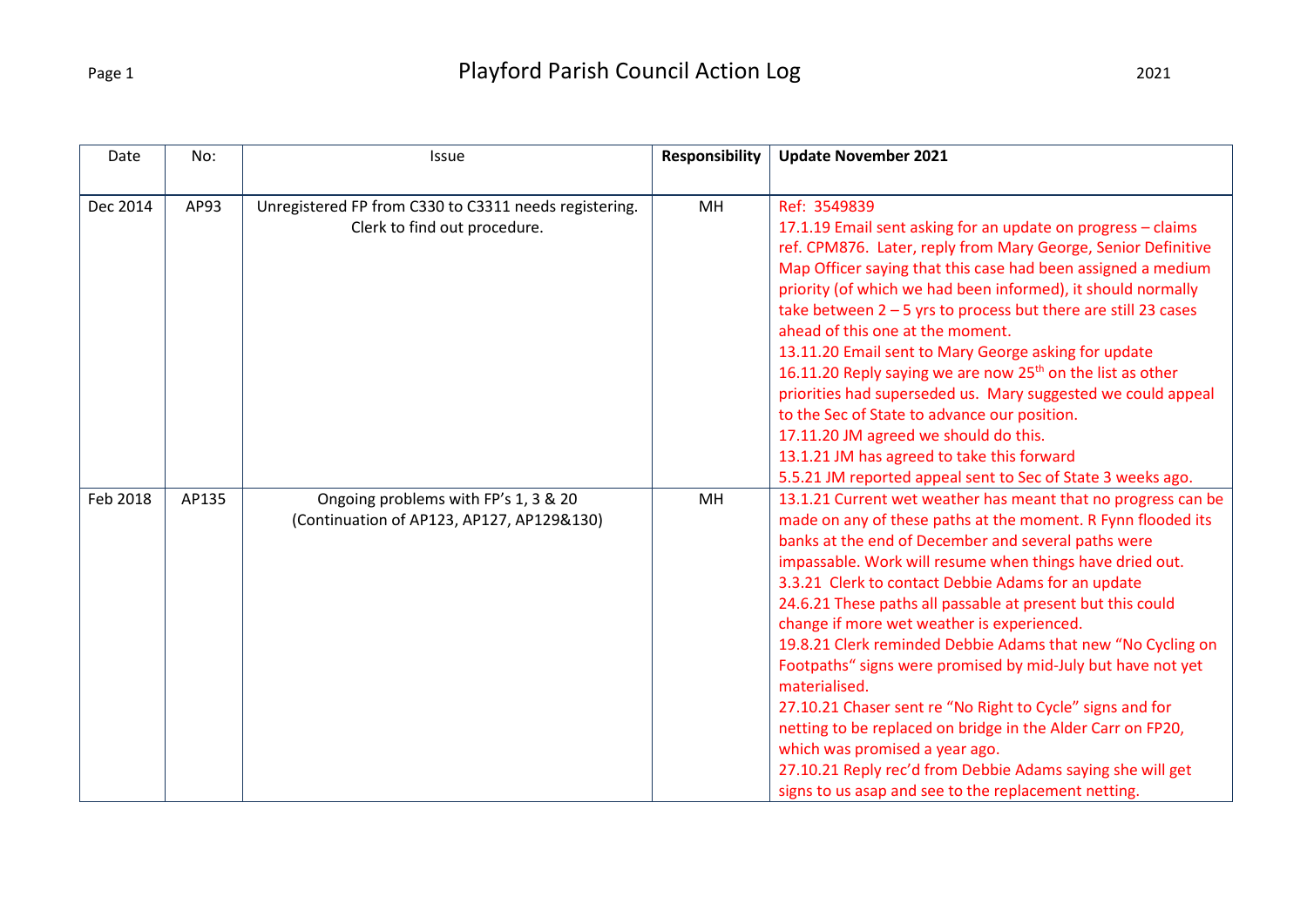| Date | No:   | Issue                                            | <b>Responsibility</b> | <b>Update November 2021</b>                                                                                                                                                                                                                                                                                                                                                                                                                                                                                                                                                                                                                                                                                                                                                                                                                                                                                                                                                                                                                                                                                                                                            |
|------|-------|--------------------------------------------------|-----------------------|------------------------------------------------------------------------------------------------------------------------------------------------------------------------------------------------------------------------------------------------------------------------------------------------------------------------------------------------------------------------------------------------------------------------------------------------------------------------------------------------------------------------------------------------------------------------------------------------------------------------------------------------------------------------------------------------------------------------------------------------------------------------------------------------------------------------------------------------------------------------------------------------------------------------------------------------------------------------------------------------------------------------------------------------------------------------------------------------------------------------------------------------------------------------|
| Dec  | AP147 | Blocked culvert on LH side of entrance to V Hall | MH                    | 15.11.20 Site meeting with Sam W to discuss improvements -<br>Sam has constructed a wooden enclosure around the drainage<br>pipe entrance to prevent leaves from clogging it up and to<br>prevent anyone slipping into the deep hole. It was suggested<br>that small drainage holes should be drilled in the vertical side<br>opposite the pipe to aid water flow.<br>17.11.20 The wooden structure seems to be working well and<br>drainage operating successfully.<br>16.12.20 Quote rec'd from Norse to dig out ditch running<br>alongside Butts Road in front of V Hall, above the drainage pipe.<br>This was accepted by PC by email.<br>20.1.21 Ditch successfully cleared and appears to be much<br>improved. Situ to be monitored.<br>6.7.21 Offer from Sam Webber to enlarge the drain holes in the<br>wooden cover to help them drain more efficiently and to clean<br>out the enclosed area  this was readily accepted.<br>31.8.21 Sam confirmed he has drilled out the holes slightly<br>bigger and having lifted the drain cover it appears the system is<br>working as the exit drain pipe is clear. He will replace a couple<br>of screws in the cover. |
| Aug  | AP155 | Drains on C324 blocked by silt/leaves again      | MH                    | 19.8.20 Clerk to report<br>19.10.20 Clearance carried out and appears successful.<br>11.12.20 Drains blocked after heavy rain but clearing slowly.<br>19.2.21 Routine works carried out here to unblock drain.<br>25.6.21 Elaine Bryce reported that since her intervention,<br>drainage issue has been inspected by Highways Assessment<br>Officer - drains will be cleared and jetted to the outfall within<br>20 working days and put on a higher cleansing schedule<br>thereafter. They suggested ESC is asked to clear silt more often!                                                                                                                                                                                                                                                                                                                                                                                                                                                                                                                                                                                                                           |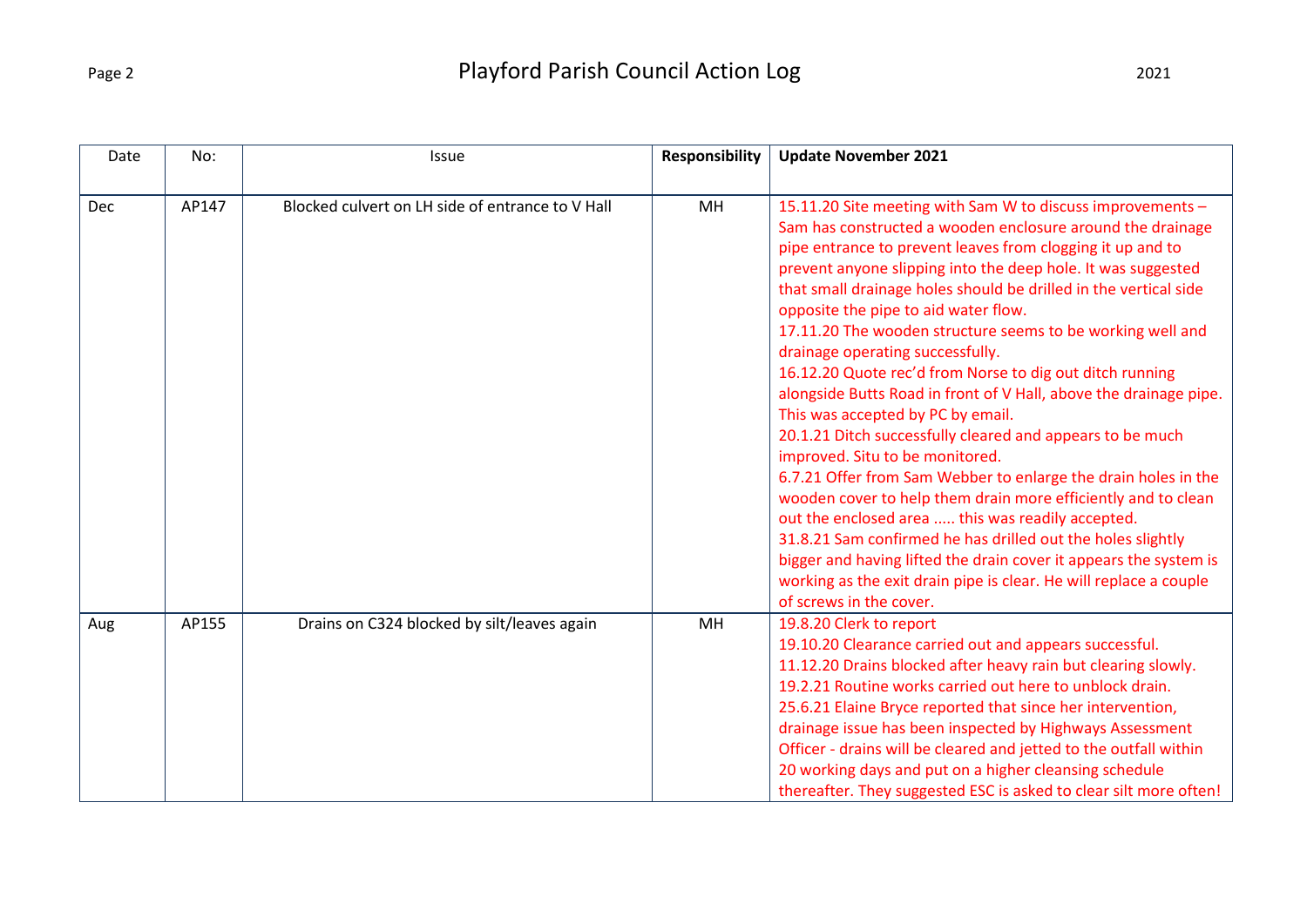| Date   | No:   | Issue                                                                | <b>Responsibility</b> | <b>Update November 2021</b>                                                                                                   |
|--------|-------|----------------------------------------------------------------------|-----------------------|-------------------------------------------------------------------------------------------------------------------------------|
| Nov    | AP158 | Fallen willow tree across R Fynn close to east side of the           | <b>MH</b>             | 18.11.20 Reported to Env. Agency - Ref: 1864370<br>3.3.21 There are now two trees fallen across the river and the             |
|        |       | river bridge causing a blockage in the river                         |                       | EA is aware of this. MH to chase.<br>24.8.21 MH reported he is still trying to get hold of EA to clear                        |
|        |       |                                                                      |                       | the trees.                                                                                                                    |
| Dec    | AP160 | Mud, debris etc from fields next to Church Road washed               | <b>MH</b>             | 11.12.20 Reported SCC Highways - Ref: 298521                                                                                  |
|        |       | down onto Church Lane by heavy rainfall making<br>traction difficult |                       | 16.12.20 Notification from Highways to say this has been<br>inspected but doesn't warrant immediate action - it will be       |
|        |       |                                                                      |                       | assessed again at the next routine inspection.                                                                                |
| May    | AP162 | School path to Lt Bealings Sch (FP8) blocked by nettles,             | MH                    | 28.5.21 Reported SCC HIghways - Ref: 321477                                                                                   |
| 2021   |       | grass & cow parsley                                                  |                       | 1.6.21 Acknowledgement from SCC Highways saying cutting<br>would take place sometime before end of June.                      |
|        |       |                                                                      |                       | 8.6.21 Email from Hailey Bennett reporting state of overgrown                                                                 |
|        |       |                                                                      |                       | path and urging for action to be taken.                                                                                       |
|        |       |                                                                      |                       | 12.6.21 Report received that this path has been cleared<br>22.8.21 Hailey Bennett has reported to SCC path needs clearing     |
|        |       |                                                                      |                       | again in time for start of new school term of $2^{nd}$ Sept $-$ she                                                           |
|        |       |                                                                      |                       | asked if Clerk would also report it online.                                                                                   |
|        |       |                                                                      |                       | 23.8.21 Reported by Clerk ref: 333493                                                                                         |
|        |       |                                                                      |                       | 31.8.21 Reply rec'd from Highways saying they can only cut the<br>path twice a year and we appear to have missed their 6 week |
|        |       |                                                                      |                       | time frame. Clerk has re-reported it stressing this is a SCHOOL                                                               |
|        |       |                                                                      |                       | path for small children and the nettles are already waist-high to                                                             |
|        |       |                                                                      |                       | an adult! Ref 334345                                                                                                          |
| 2021   | AP165 | FP9 still closed following renovations to level crossing in          | MH                    | 3.9.21 Highways team arrived and trimmed path<br>18.8.21 Bill Johnston reported FP9 still closed - he has tried to            |
| August |       | Feb 2021                                                             |                       | phone Network Rail but they wanted a postcode (which does                                                                     |
|        |       |                                                                      |                       | not exist!) he has since reported it online to SCC PROW.                                                                      |
|        |       |                                                                      |                       | 19.8.21 Clerk emailed ROW officer Debbie Adams for advice but                                                                 |
|        |       |                                                                      |                       | she is away until 23 Aug.<br>26.8.21 Googlemail circulation for LB reveals that this crossing                                 |
|        |       |                                                                      |                       | is closed for safety reasons - the stile has been replaced but                                                                |